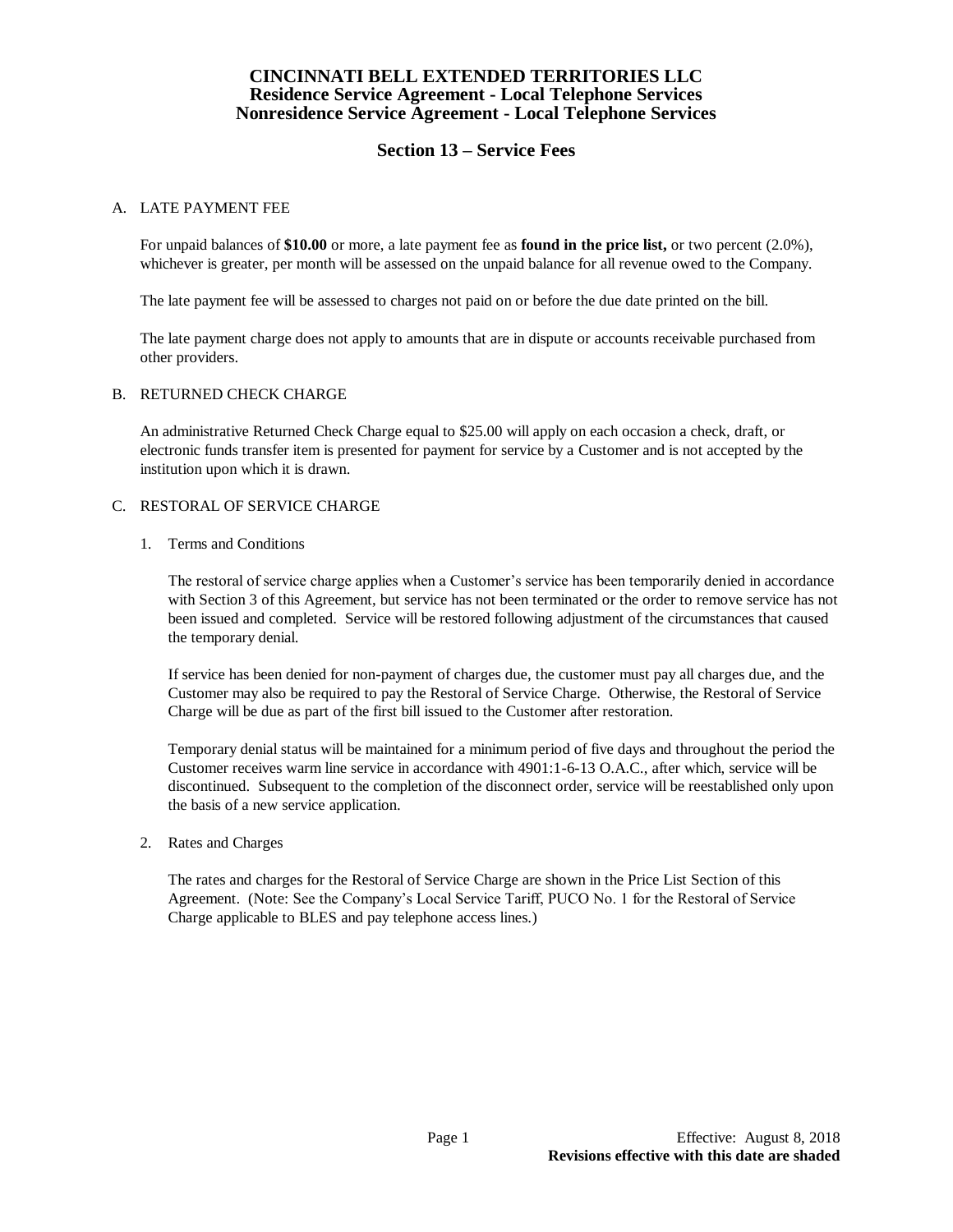# **Section 13 – Service Fees**

#### D. PERSONAL ASSISTANCE FEE

A Personal Assistance Fee of \$5.00 applies for each instance a payment is made over the phone with the assistance of a service representative. This fee does not apply for on-line payments, payments through automated payment systems, or payments made through the U.S. mail. The customer will be informed of the applicable charges prior to processing the customer's payment.

## E. MAINTENANCE OF SERVICE CHARGE

#### 1. Terms and Conditions

The Company undertakes to maintain and repair the equipment and facilities which it furnishes to Customers pursuant to its tariffs and service agreements. The Customer will be responsible for damages to equipment or facilities of the Company caused by the negligence or willful act of the Customer.

The Customer may not rearrange, disconnect, remove, or attempt to repair, or permit others to rearrange, disconnect, remove, or attempt to repair any equipment or facilities which the Company maintains or repairs without the express consent of the Company.

If trouble develops and the Customer has any equipment or facilities which the Company does not maintain or repair, the Customer will make appropriate tests to determine whether that equipment or facility is the cause of the trouble before reporting an out of service or other trouble condition to the Company.

Customers will be required to pay the Maintenance of Service Charges for visits made by the Company or its agents to the Customer's premises, when a service difficulty or trouble report results from equipment or facilities not maintained or repaired by the Company. If the Company cannot diagnose with certainty that the service problem is located on the Customer's side of the demarcation point without a premise visit, the Maintenance of Service Charge does not apply. The Customer will be advised, before a visit to the premise, of the possibility of a Maintenance of Service Charge.

The Company or its agent will provide a written statement of the time and charges for any Maintenance of Service Charge to the Customer or his designated agent before leaving the Customer's premises. The Company or its agent will request the Customer or designated agent to signify acceptance of the statement of time and charges by signature on the statement.

## 2. Rates and Charges

The rates and charges for Maintenance of Service are shown in the Price List Section of this Agreement.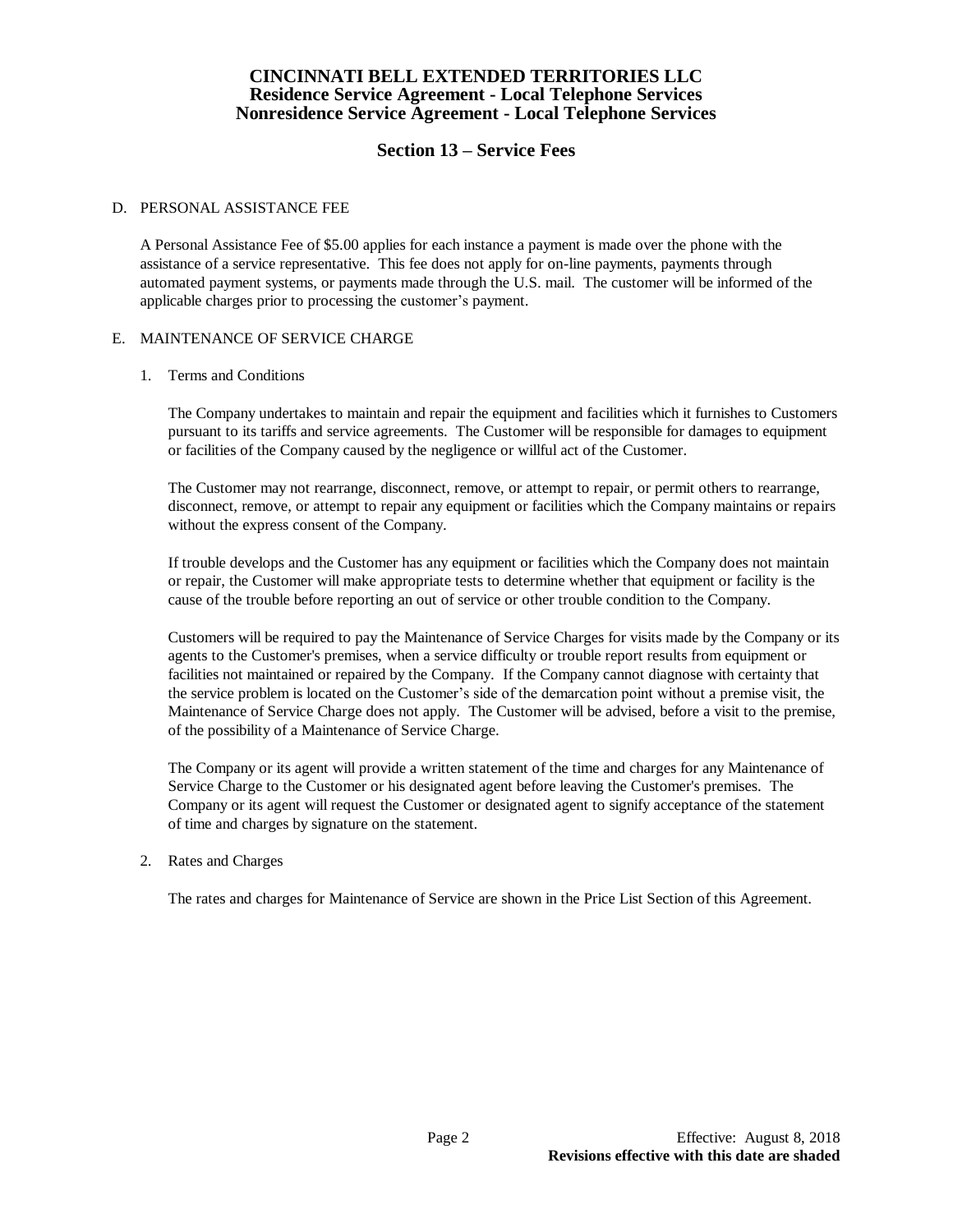# **Section 13 – Service Fees**

## F. NETWORK PROVIDED DIAGNOSTIC SERVICE

## 1. Terms and Conditions

Network Provided Diagnostic Service is available in Service Area A except in the Lebanon Exchange. Network Provided Diagnostic Service is not available in Service Area B.

Network Provided Diagnostic Service is an optional network based monitoring, testing and maintenance service designed to assist nonresidence Customers of regulated services (e.g., Prime Advantage) to identify and correct telecommunications problems that have been determined not to be in the Company's network. The service does not require the Company to dispatch a repair technician to visit the Customer's premises, but provides remote Company assistance.

This service may be ordered by the Customer or a vendor operating on behalf of the Customer. The vendor must have a Letter of Authorization on file with the Company in order to place an order.

When a Customer or vendor reports a problem to the Company, and the problem is found not to be in the Company's network, the Customer will be advised that the problem is not in the network. If after being advised the trouble is not in the network, the Customer requests the Company technician provide remote monitoring, testing or maintenance assistance, the Customer will be responsible for payment of billable charges for the period of time that the technician spends providing assistance to the Customer. If the trouble is found to be in the network, the Company will make the appropriate repairs at no charge to the Customer.

Network Provided Diagnostic Service charges also apply when a Customer or vendor is not reporting trouble but is requesting remote Company assistance. In such case there is no free period for network testing to determine if the problem is in the network or at the Customer's premises.

The billable time for Network Provided Diagnostic Service initiated as a result of a request for repair service begins after the Company completes its normal intra-Company testing to determine whether the trouble is in the Company's network or on the Customer's side of the Demarcation Point. There is no billing if the Customer chooses to end the contact after the normal intra-Company testing is complete and no additional time is spent providing diagnostic services to the Customer.

Network Provided Diagnostic Service charges apply only for the billable time the Company spends in diagnosing, monitoring or testing for the Customer without dispatching a technician. When the Customer requests that Company personnel be dispatched to make repairs, such service shall be billed on the basis of time and material.

If more than one technician is involved with the same request for service, the total amount of time for all technicians involved will be aggregated prior to the distribution of time between the "First Hour or Fraction Thereof" and "Each Additional Quarter Hour or Fraction Thereof" rate categories.

## 2. Rates and Charges

The rates and charges for Network Provided Diagnostic Service are shown in the Price List Section of this Agreement.